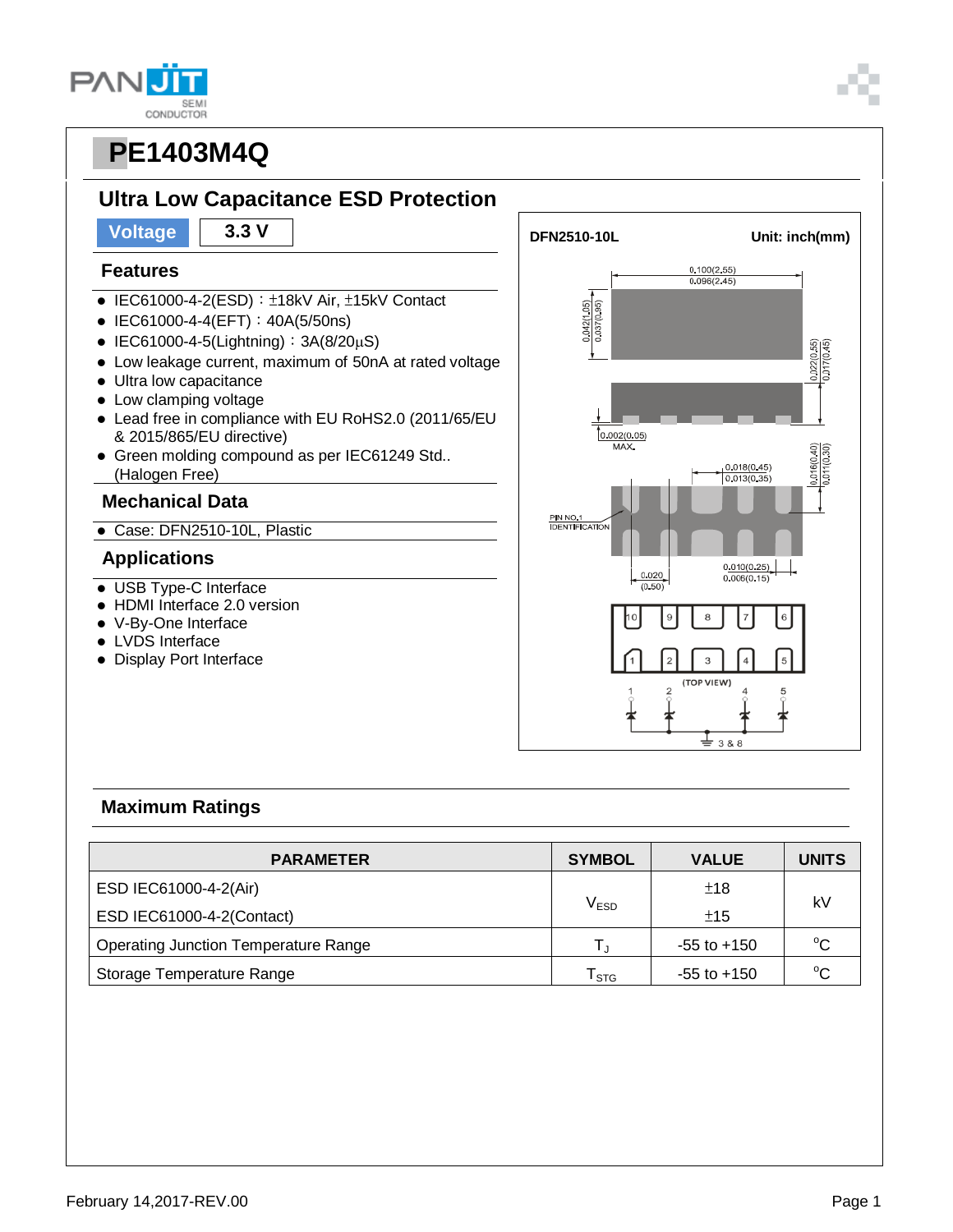

#### **Electrical Characteristics**

| <b>PARAMETER</b>                   | <b>SYMBOL</b>    | <b>TEST CONDITION</b>              | MIN. | TYP. | MAX. | <b>UNITS</b> |
|------------------------------------|------------------|------------------------------------|------|------|------|--------------|
| Reverse Stand-Off Voltage (Note 1) | V <sub>RWM</sub> | ٠                                  |      |      | 3.3  | V            |
| Reverse Breakdown Voltage          | $V_{BR}$         | $I_{BR}$ =1mA                      | 4    |      |      | V            |
| Reverse Leakage Current            | $I_{\mathsf{R}}$ | $V_R = 3.3V$                       |      |      | 50   | nA           |
| <b>Clamping Voltage</b>            | $V_{CL}$         | $I_{PP} = 1A$ , $t_P = 8/20 \mu s$ | ٠    |      | 9    | V            |
|                                    |                  | $I_{PP} = 3A$ , $t_P = 8/20 \mu s$ | ٠    |      | 13   | V            |
| Clamping Voltage TLP (Note 2)      | $V_{CL}$         | $I_{PP} = 8A$ , $t_P = 100$ ns     |      | 15   |      | V            |
|                                    |                  | $I_{PP}$ =16A, $t_P$ =100ns        | ۰    | 22   | Ξ.   | $\vee$       |
| <b>Dynamic Resistance</b>          | $R_{DYN}$        | $t_P = 100$ ns                     | ٠    | 0.88 | ۰    | Ω            |
| Off State Junction Capacitance     | $C_J$            | 0Vdc Bias f=1MHz,                  |      |      | 0.4  | pF           |
|                                    |                  | any I/O pins to GND                |      |      |      |              |
|                                    |                  | 0Vdc Bias f=1MHz,                  |      |      | 0.2  | pF           |
|                                    |                  | Between any I/O pins               |      |      |      |              |

Note:

- 1. A transient suppressor is selected according to the working peak reverse voltage( $V_{RWM}$ ), which should be equal to or greater than the DC or continuous peak operation voltage level.
- 2. Testing using Transmission Line Pulse (TLP) conditions:  $Z0 = 50\Omega$ , t<sub>P</sub> = 100 ns.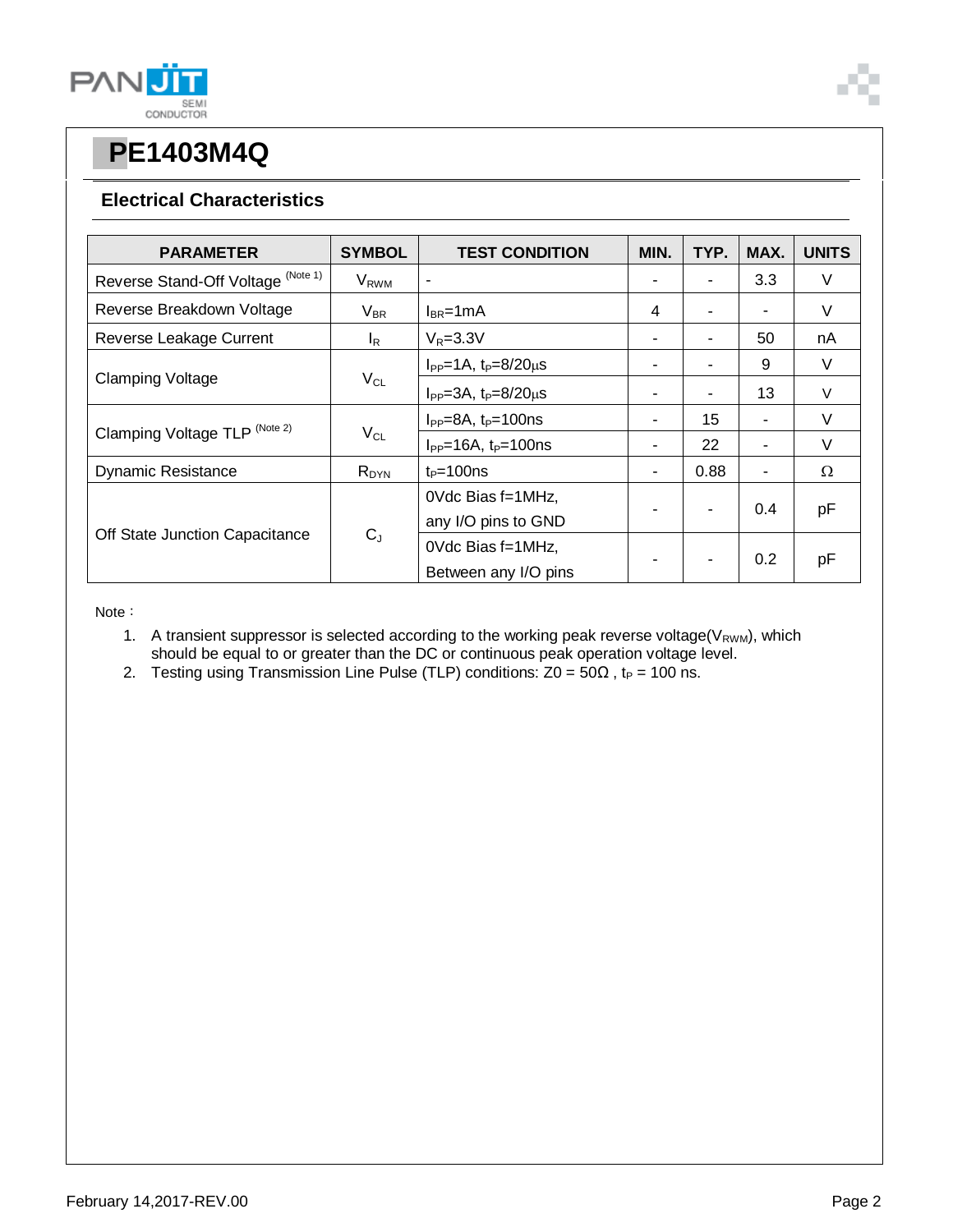







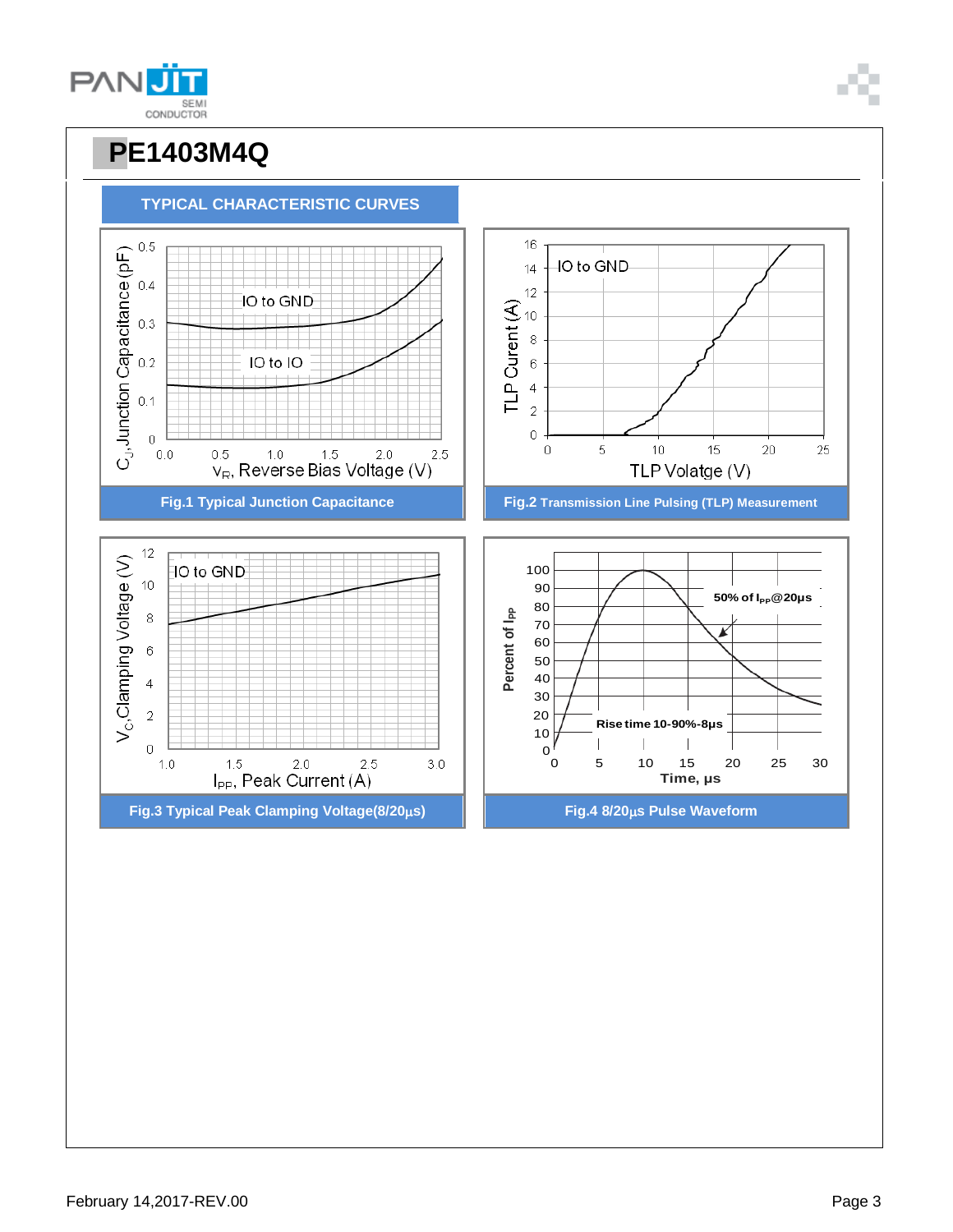



### **PART NO PACKING CODE VERSION**

| <b>Part No Packing Code</b> | Package Type | <b>Packing Type</b> | <b>Marking</b> | <b>Version</b> |
|-----------------------------|--------------|---------------------|----------------|----------------|
| PE1403M4Q R1 00001          | DFN2510-10L  | 5K pcs / 7" reel    | 1403           | Halogen free   |
| PE1403M4Q_R2_00001          | DFN2510-10L  | 12K pcs / 13" reel  | 1403           | Halogen free   |

### **MOUNTING PAD LAYOUT**



Notes: This pad layout is for reference purposes only.